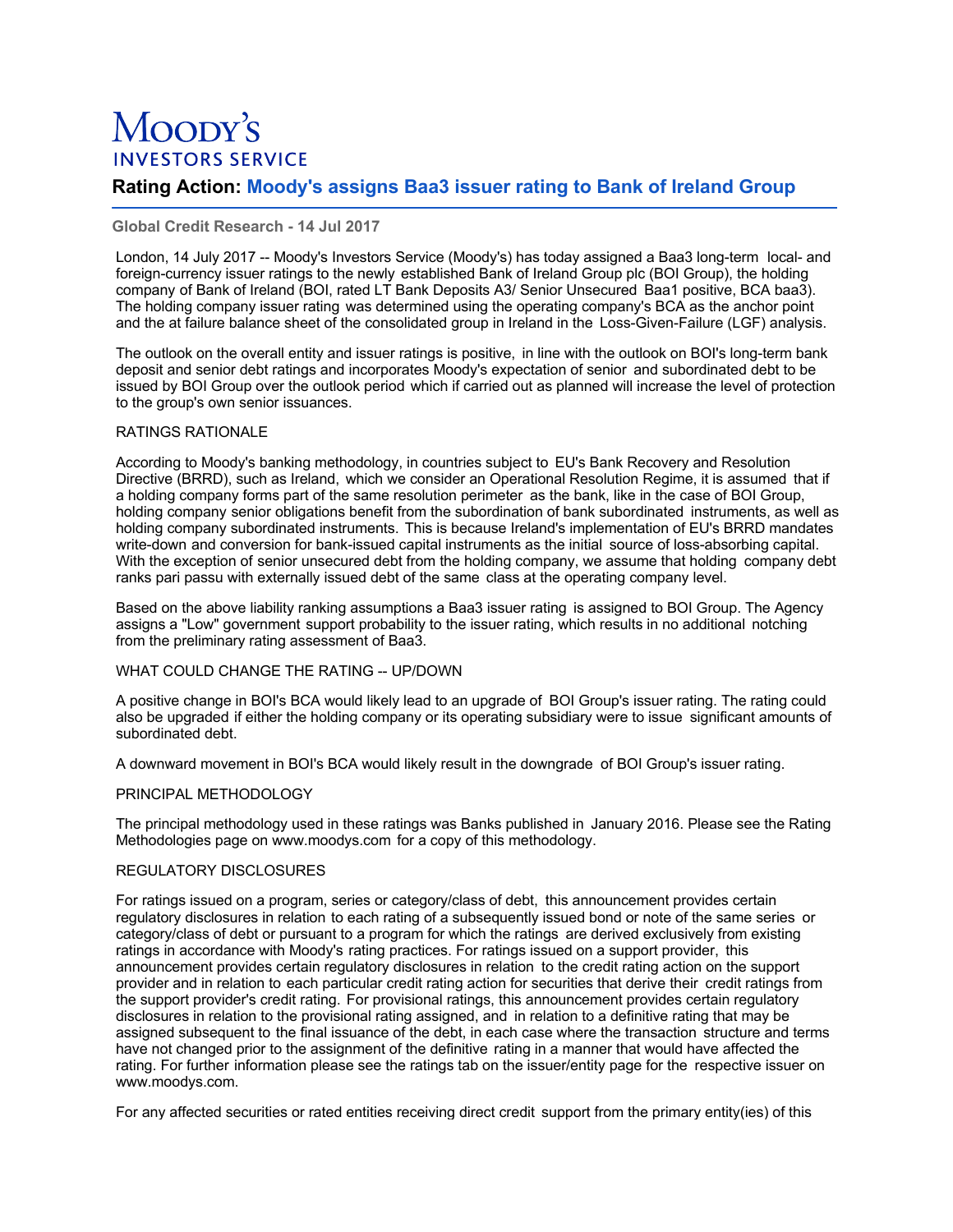credit rating action, and whose ratings may change as a result of this credit rating action, the associated regulatory disclosures will be those of the guarantor entity. Exceptions to this approach exist for the following disclosures, if applicable to jurisdiction: Ancillary Services, Disclosure to rated entity, Disclosure from rated entity.

Regulatory disclosures contained in this press release apply to the credit rating and, if applicable, the related rating outlook or rating review.

Please see www.moodys.com for any updates on changes to the lead rating analyst and to the Moody's legal entity that has issued the rating.

Please see the ratings tab on the issuer/entity page on www.moodys.com for additional regulatory disclosures for each credit rating.

Irakli Pipia VP - Senior Credit Officer Financial Institutions Group Moody's Investors Service Ltd. One Canada Square Canary Wharf London E14 5FA United Kingdom JOURNALISTS: 44 20 7772 5456 Client Service: 44 20 7772 5454

Nicholas Hill MD - Banking Financial Institutions Group JOURNALISTS: 44 20 7772 5456 Client Service: 44 20 7772 5454

Releasing Office: Moody's Investors Service Ltd. One Canada Square Canary Wharf London E14 5FA United Kingdom JOURNALISTS: 44 20 7772 5456 Client Service: 44 20 7772 5454



© 2017 Moody's Corporation, Moody's Investors Service, Inc., Moody's Analytics, Inc. and/or their licensors and affiliates (collectively, "MOODY'S"). All rights reserved.

**CREDIT RATINGS ISSUED BY MOODY'S INVESTORS SERVICE, INC. AND ITS RATINGS AFFILIATES ("MIS") ARE MOODY'S CURRENT OPINIONS OF THE RELATIVE FUTURE CREDIT RISK OF ENTITIES, CREDIT COMMITMENTS, OR DEBT OR DEBT-LIKE SECURITIES, AND MOODY'S PUBLICATIONS MAY INCLUDE MOODY'S CURRENT OPINIONS OF THE RELATIVE FUTURE CREDIT RISK OF ENTITIES, CREDIT COMMITMENTS, OR DEBT OR DEBT-LIKE SECURITIES. MOODY'S DEFINES CREDIT RISK AS THE RISK THAT AN ENTITY MAY NOT MEET ITS CONTRACTUAL, FINANCIAL OBLIGATIONS AS THEY COME DUE AND ANY ESTIMATED FINANCIAL LOSS IN THE EVENT OF DEFAULT. CREDIT RATINGS DO NOT ADDRESS ANY OTHER RISK, INCLUDING BUT NOT LIMITED TO: LIQUIDITY RISK, MARKET VALUE RISK, OR PRICE VOLATILITY. CREDIT RATINGS AND MOODY'S OPINIONS INCLUDED IN MOODY'S PUBLICATIONS ARE NOT STATEMENTS OF CURRENT OR HISTORICAL FACT. MOODY'S PUBLICATIONS MAY ALSO INCLUDE QUANTITATIVE MODEL-BASED ESTIMATES OF CREDIT RISK AND RELATED OPINIONS OR COMMENTARY PUBLISHED BY MOODY'S ANALYTICS, INC. CREDIT RATINGS AND MOODY'S PUBLICATIONS DO NOT CONSTITUTE OR PROVIDE**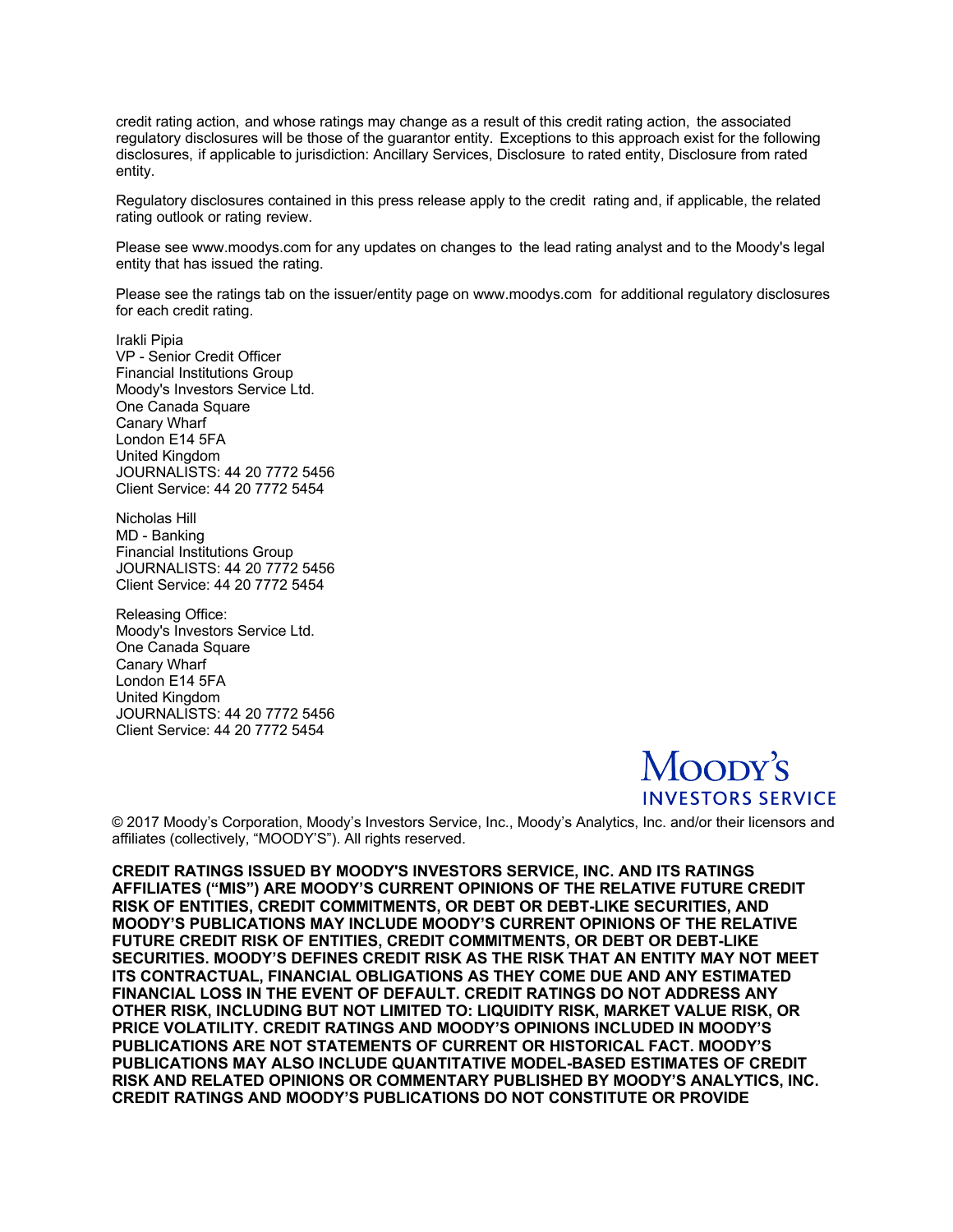**INVESTMENT OR FINANCIAL ADVICE, AND CREDIT RATINGS AND MOODY'S PUBLICATIONS ARE NOT AND DO NOT PROVIDE RECOMMENDATIONS TO PURCHASE, SELL, OR HOLD PARTICULAR SECURITIES. NEITHER CREDIT RATINGS NOR MOODY'S PUBLICATIONS COMMENT ON THE SUITABILITY OF AN INVESTMENT FOR ANY PARTICULAR INVESTOR. MOODY'S ISSUES ITS CREDIT RATINGS AND PUBLISHES MOODY'S PUBLICATIONS WITH THE EXPECTATION AND UNDERSTANDING THAT EACH INVESTOR WILL, WITH DUE CARE, MAKE ITS OWN STUDY AND EVALUATION OF EACH SECURITY THAT IS UNDER CONSIDERATION FOR PURCHASE, HOLDING, OR SALE.**

MOODY'S CREDIT RATINGS AND MOODY'S PUBLICATIONS ARE NOT INTENDED FOR USE BY RETAIL INVESTORS AND IT WOULD BE RECKLESS AND INAPPROPRIATE FOR RETAIL INVESTORS TO USE MOODY'S CREDIT RATINGS OR MOODY'S PUBLICATIONS WHEN MAKING AN INVESTMENT DECISION. IF IN DOUBT YOU SHOULD CONTACT YOUR FINANCIAL OR OTHER PROFESSIONAL ADVISER.

ALL INFORMATION CONTAINED HEREIN IS PROTECTED BY LAW, INCLUDING BUT NOT LIMITED TO, COPYRIGHT LAW, AND NONE OF SUCH INFORMATION MAY BE COPIED OR OTHERWISE REPRODUCED, REPACKAGED, FURTHER TRANSMITTED, TRANSFERRED, DISSEMINATED, REDISTRIBUTED OR RESOLD, OR STORED FOR SUBSEQUENT USE FOR ANY SUCH PURPOSE, IN WHOLE OR IN PART, IN ANY FORM OR MANNER OR BY ANY MEANS WHATSOEVER, BY ANY PERSON WITHOUT MOODY'S PRIOR WRITTEN CONSENT.

All information contained herein is obtained by MOODY'S from sources believed by it to be accurate and reliable. Because of the possibility of human or mechanical error as well as other factors, however, all information contained herein is provided "AS IS" without warranty of any kind. MOODY'S adopts all necessary measures so that the information it uses in assigning a credit rating is of sufficient quality and from sources MOODY'S considers to be reliable including, when appropriate, independent third-party sources. However, MOODY'S is not an auditor and cannot in every instance independently verify or validate information received in the rating process or in preparing the Moody's publications.

To the extent permitted by law, MOODY'S and its directors, officers, employees, agents, representatives, licensors and suppliers disclaim liability to any person or entity for any indirect, special, consequential, or incidental losses or damages whatsoever arising from or in connection with the information contained herein or the use of or inability to use any such information, even if MOODY'S or any of its directors, officers, employees, agents, representatives, licensors or suppliers is advised in advance of the possibility of such losses or damages, including but not limited to: (a) any loss of present or prospective profits or (b) any loss or damage arising where the relevant financial instrument is not the subject of a particular credit rating assigned by MOODY'S.

To the extent permitted by law, MOODY'S and its directors, officers, employees, agents, representatives, licensors and suppliers disclaim liability for any direct or compensatory losses or damages caused to any person or entity, including but not limited to by any negligence (but excluding fraud, willful misconduct or any other type of liability that, for the avoidance of doubt, by law cannot be excluded) on the part of, or any contingency within or beyond the control of, MOODY'S or any of its directors, officers, employees, agents, representatives, licensors or suppliers, arising from or in connection with the information contained herein or the use of or inability to use any such information.

NO WARRANTY, EXPRESS OR IMPLIED, AS TO THE ACCURACY, TIMELINESS, COMPLETENESS, MERCHANTABILITY OR FITNESS FOR ANY PARTICULAR PURPOSE OF ANY SUCH RATING OR OTHER OPINION OR INFORMATION IS GIVEN OR MADE BY MOODY'S IN ANY FORM OR MANNER WHATSOEVER.

Moody's Investors Service, Inc., a wholly-owned credit rating agency subsidiary of Moody's Corporation ("MCO"), hereby discloses that most issuers of debt securities (including corporate and municipal bonds, debentures, notes and commercial paper) and preferred stock rated by Moody's Investors Service, Inc. have, prior to assignment of any rating, agreed to pay to Moody's Investors Service, Inc. for appraisal and rating services rendered by it fees ranging from \$1,500 to approximately \$2,500,000. MCO and MIS also maintain policies and procedures to address the independence of MIS's ratings and rating processes. Information regarding certain affiliations that may exist between directors of MCO and rated entities, and between entities who hold ratings from MIS and have also publicly reported to the SEC an ownership interest in MCO of more than 5%, is posted annually at [www.moodys.com](https://www.moodys.com/) under the heading "Investor Relations — Corporate